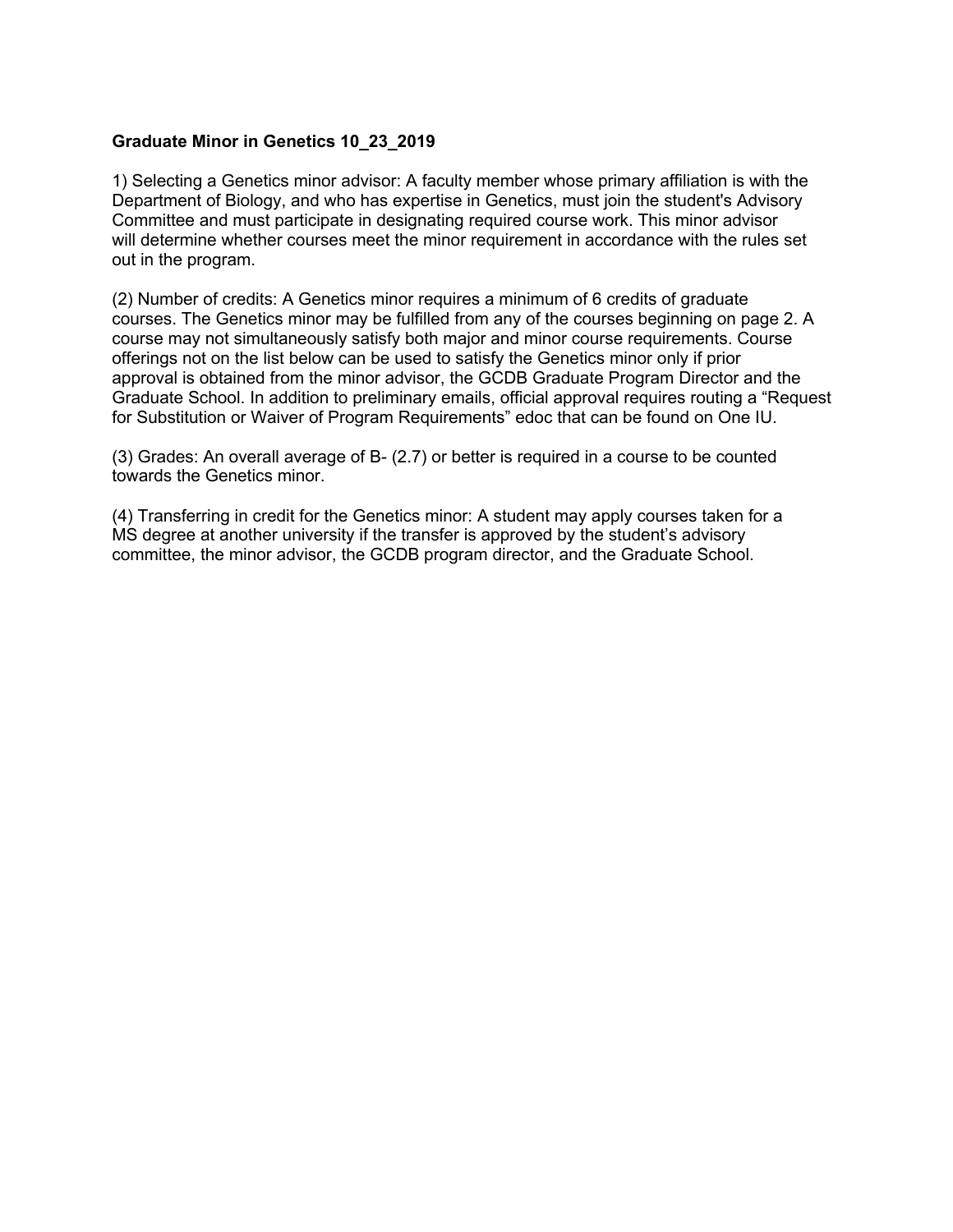## **Course Listings for Genetics Minor1**

- § BIOC-B680 Molecular Mechanisms of Cancer (1.5cr)
- **BIOC-B512 Biochemical mechanisms of DNA repair (1.5cr)**
- § BIOC-B513 Cell response to DNA damage (1.5cr)
- **BIOL-L511 Transcription, Epigenetics, and Human Disease (3cr)**
- § BIOL-L533 Evolution of Genes and Genomes (3cr)
- § BIOL-L567 Evolution (3cr)
- § BIOL-L568 Evolutionary Genetics (3cr)
- **BIOL-L585 Genetics and Bioinformatics**  $(3cr)^2$
- **BIOL-L586 Cell Biology (3cr)**  $^2$
- **BIOL-L587 Developmental Biology (3cr)**  $^2$
- **BIOL-Z620 BioInformatics-2-Go (1.5 cr)**  $^2$
- BIOL-M511 Molecular Biology of Prokaryotes (3cr)
- § BIOL-M541 Bacterial Pathogenesis and Virology (3cr)
- BIOL-M585 Microbial Genetics and Virology (3cr)
- BIOL-Z620 Bacterial Genetics and Molecular Virology (1.5 cr)
- § BIOL-Z620 Evolution of Proteins and Cells (3cr)
- § BIOL-Z620 Introduction to Computational Data Processing in Biology (1.5cr)
- § BIOL-Z620 Introduction to Computational Workflow Design in Biology (1.5cr)
- § BIOL-Z620 CyberInfrastructure-enabled Computational Genome Science (3cr)
- § BIOL-Z620 Phylogenetics (3cr)
- § BIOL-Z620 Evolution (3cr)
- § BIOL-Z620 Introduction to Genomics and BioInformatics (1.5cr)
- BIOL-Z620 Genetics of Behavior (1.5cr)
- **BIOL-Z620 Microbial Genetics and Techniques (1.5cr)**
- BIOL-Z620 Chromosome and Genome Biology Journal Class
- BIOL-Z620 Cell Biology Journal Class
- BIOL-Z620 Methods in Epigenomics
- § BIOL-Z620 The Legacy of *Drosophila* (3cr)